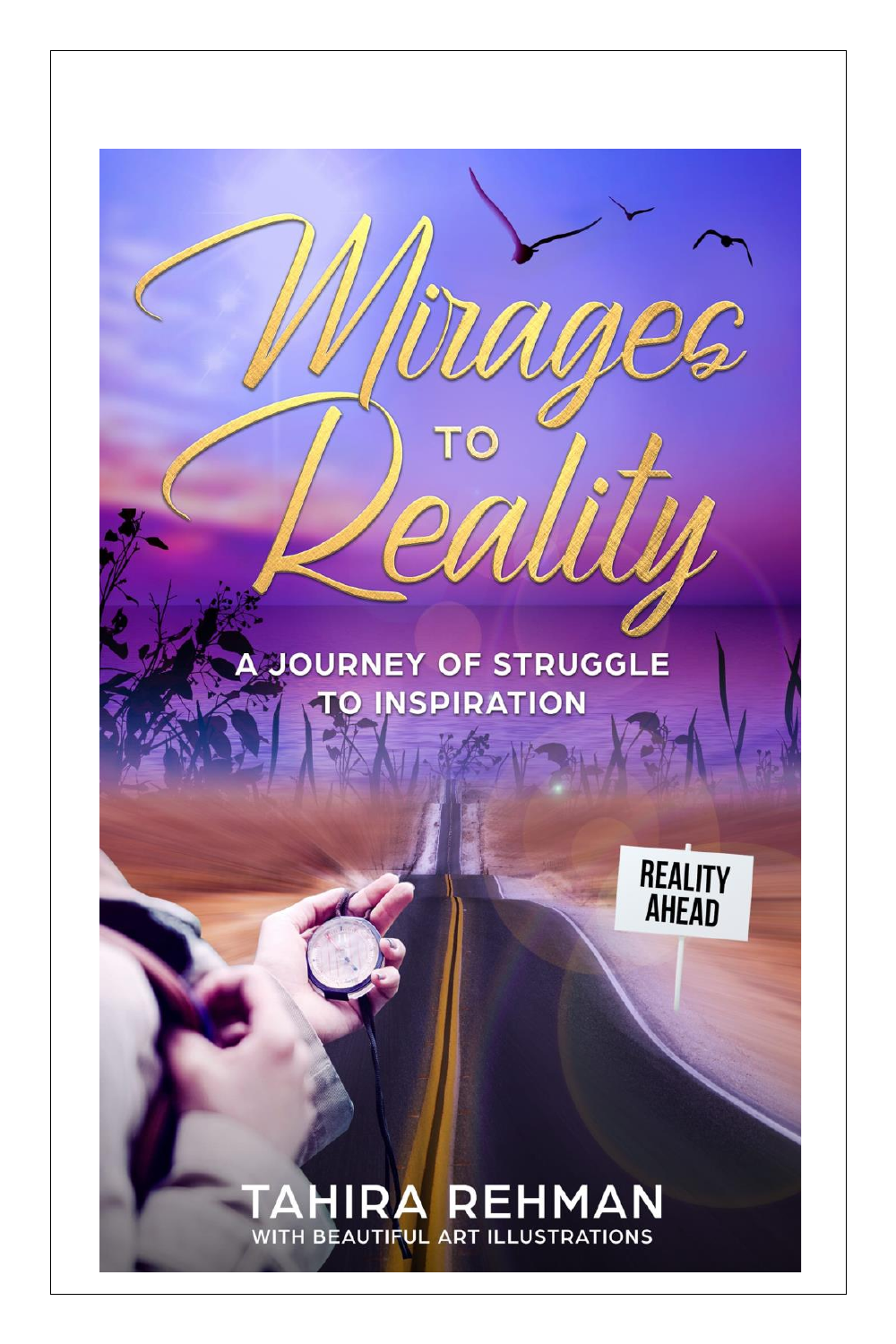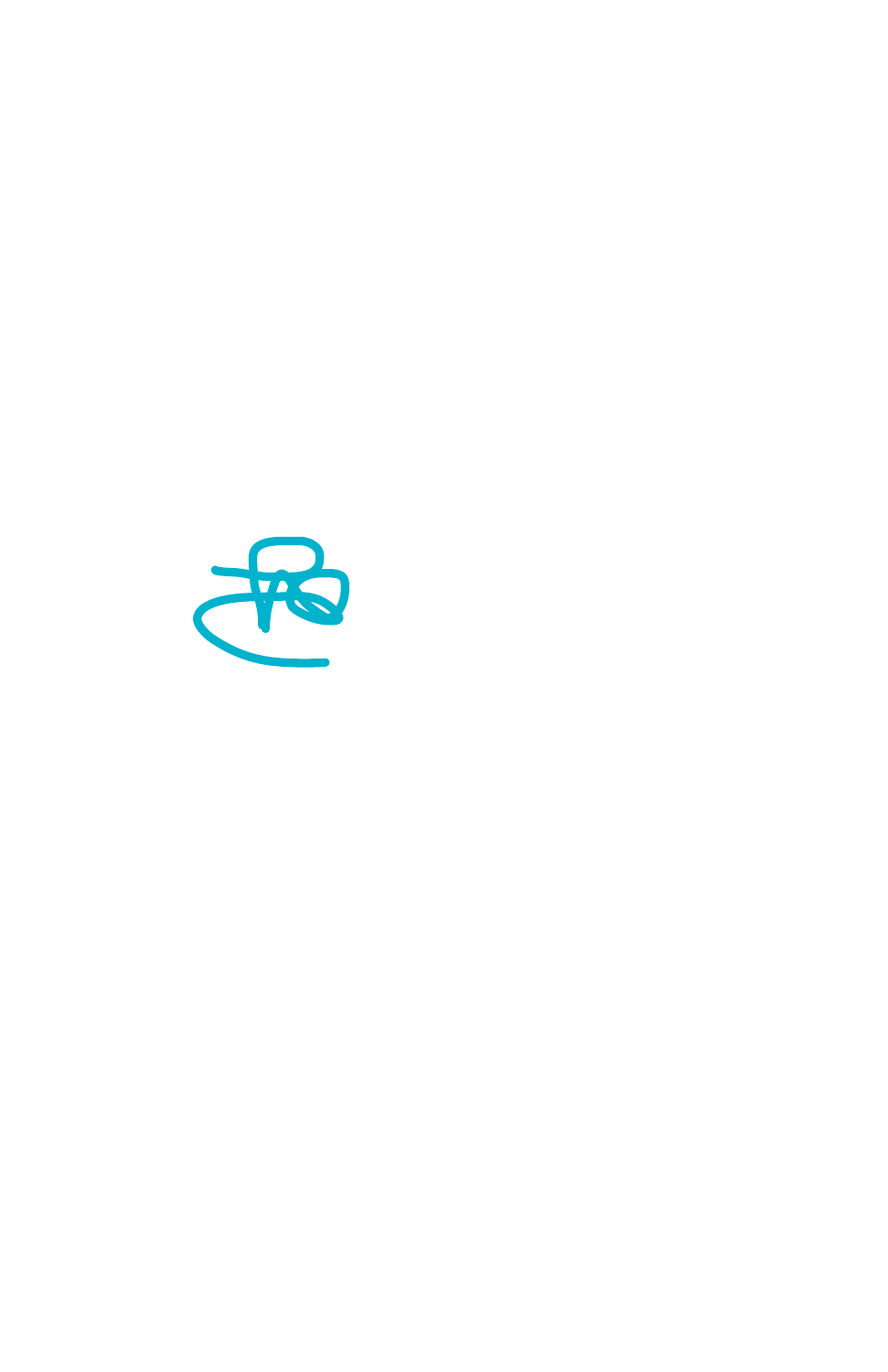#### **Poems 1-5**

#### **Published**

March 2019

© Tahira Rehman Poet 2019. All rights reserved.

**--------------**

The right of Tahira Rehman to be identified as the author of this work has been affirmed in accordance with section 77 of the Copyright, Designs and Patents Act 1988. No part of this work or art work may be reproduced, stored or transmitted in any form by any means, graphic, electronic, recorded or mechanical, without the prior written permission of the author.

#### **Credits**

Poem publication: Our Verse Magazine, US Poem publication: Of Poets and Frenchman, Canada Art illustrator: George Kelvin. E Cover Creator: *Rebecacovers*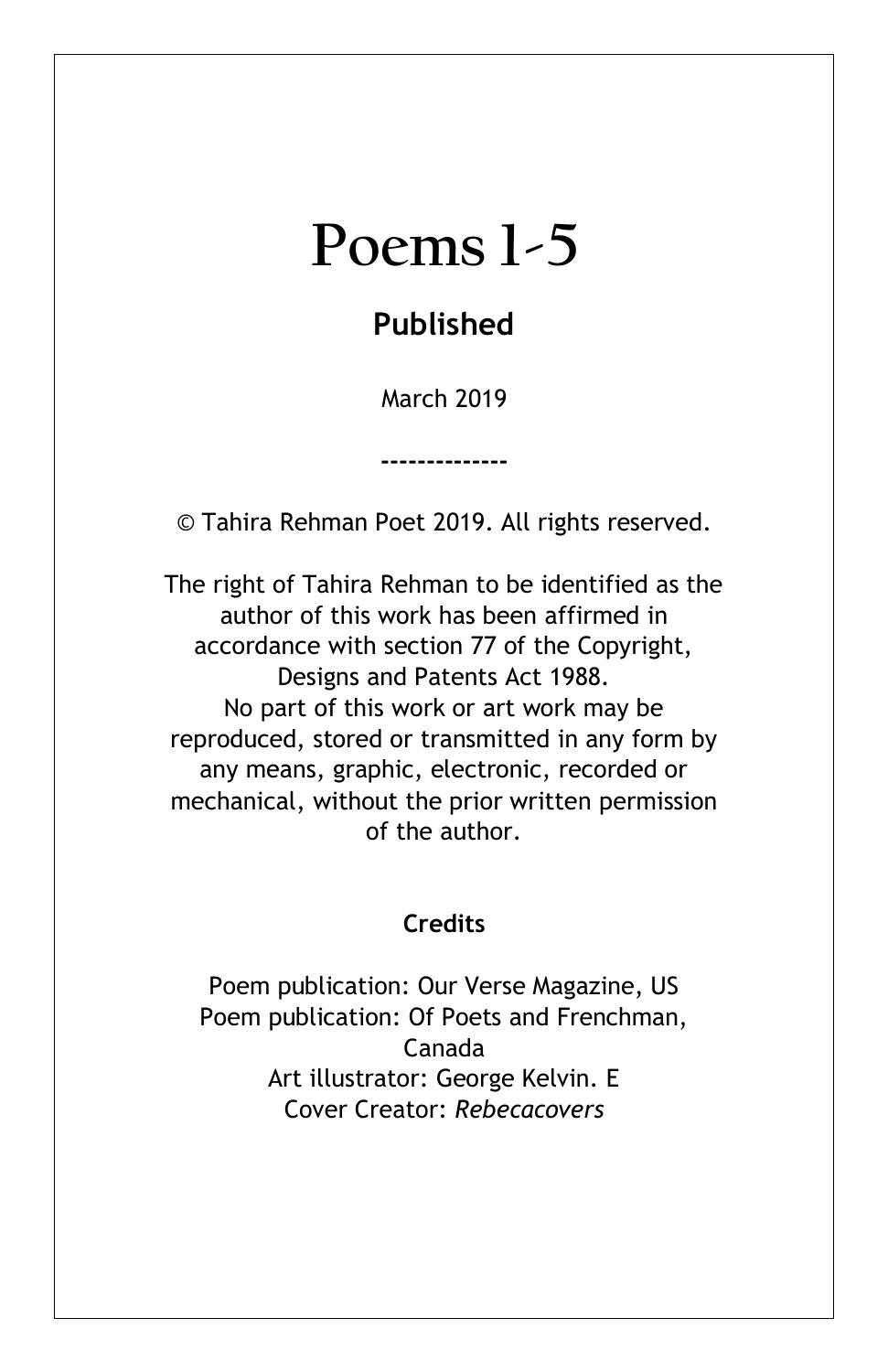#### **Mirage**

Chasing the mirage like a fool, but it's too cool for my hands to stay away. It's too sweet, almost like a treat once in a while.

But when the sun goes down, there is only darkness, darker than my eyes when they are closed, darker than a secret that is not exposed.

> I taste a sweetness of the past, except is it real? Will I fail again to see the reality. I taste a bitterness of the past, how surreal,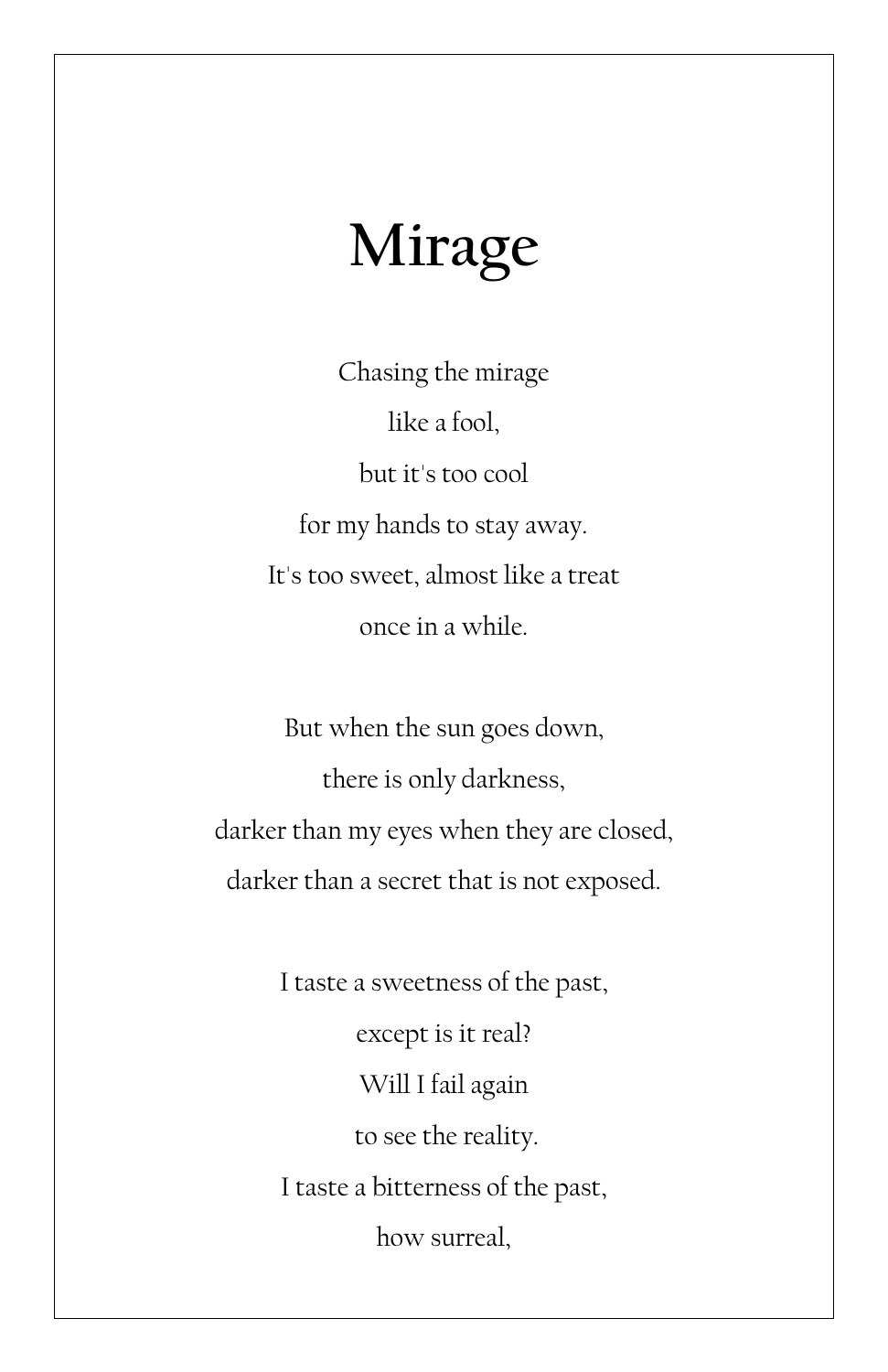Am I entering into insanity.

Am I naïve for taking you to the heights I do, without closing my eyes I dream about you. I dream of greenery reaching the stars, I dream of it coming true. No more broken memories, no more scars.

But the lessons I thought I had learnt have become like the full moon; that comes out once or twice and disappears before the end of the night.

The mind is like crossed pathways, giving way to every thought. Yet it collides together, like never ending congestion.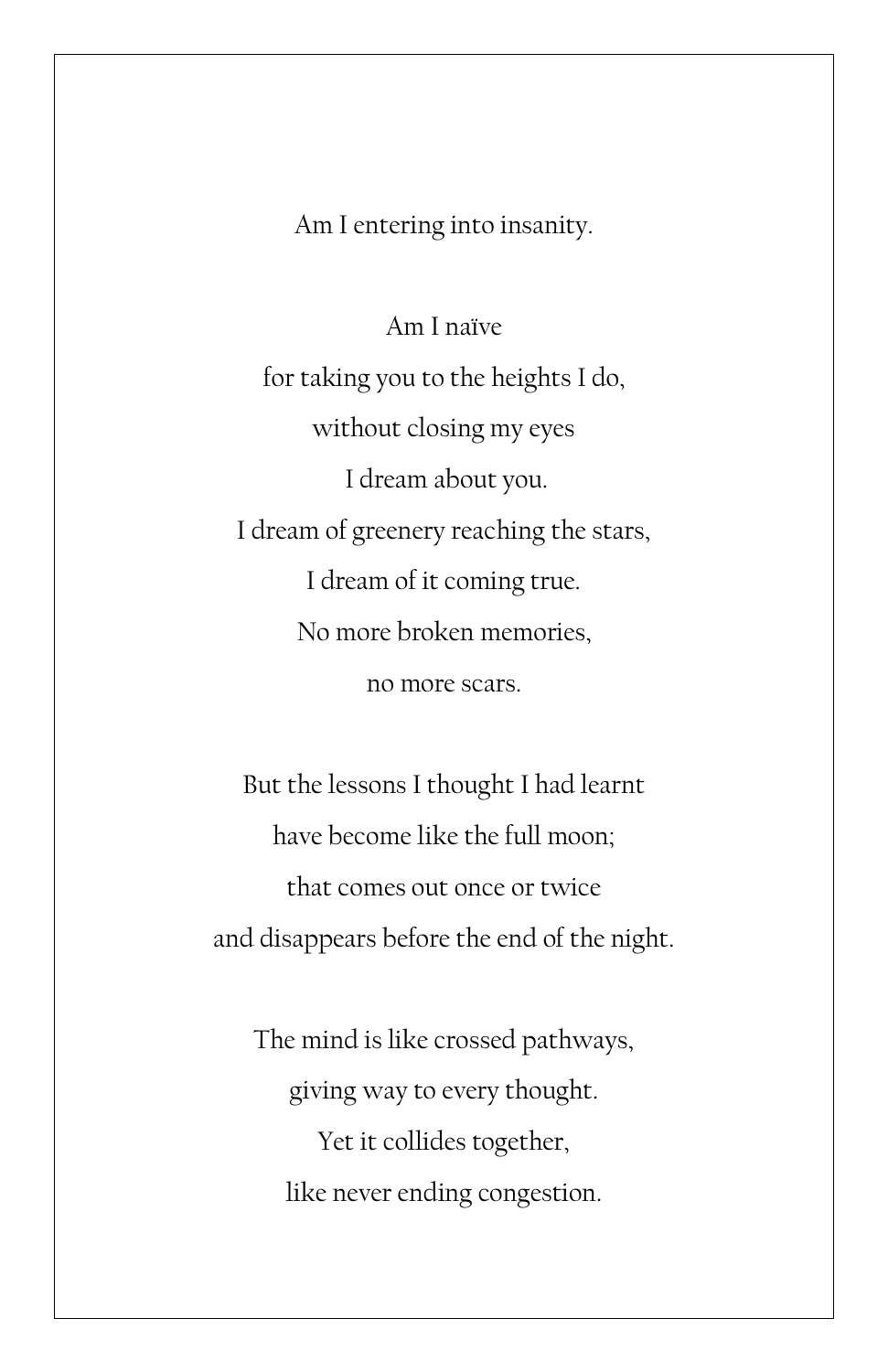There are no empty spaces in between, or ends to the road, just continues rocky hills that never seem to end. And here I am, standing in the waterless desert. Right in the middle, **without you.**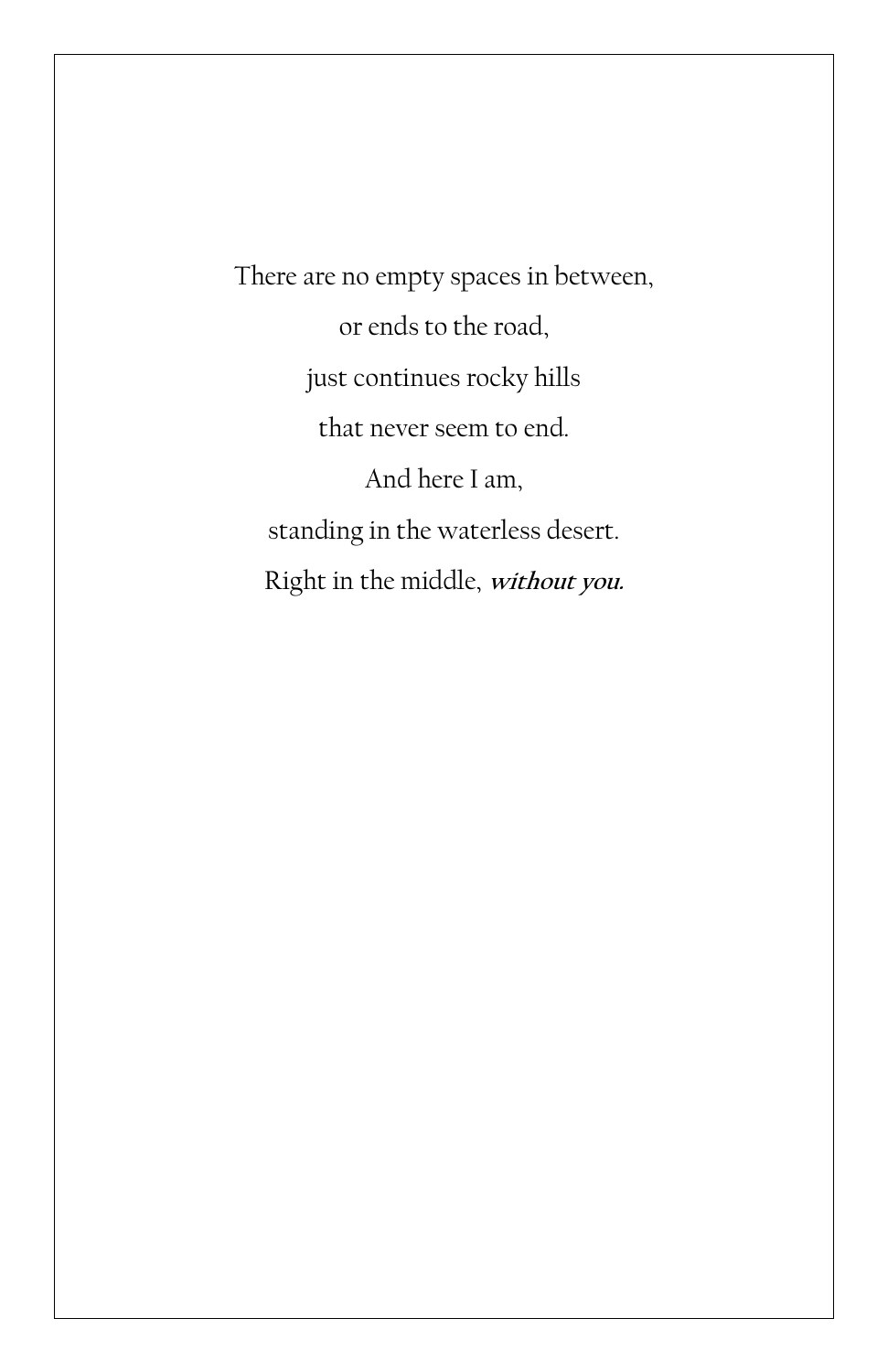**Ahhh, without you. I'm still in the mirage and as I travel further, I'm faced with an illusion…**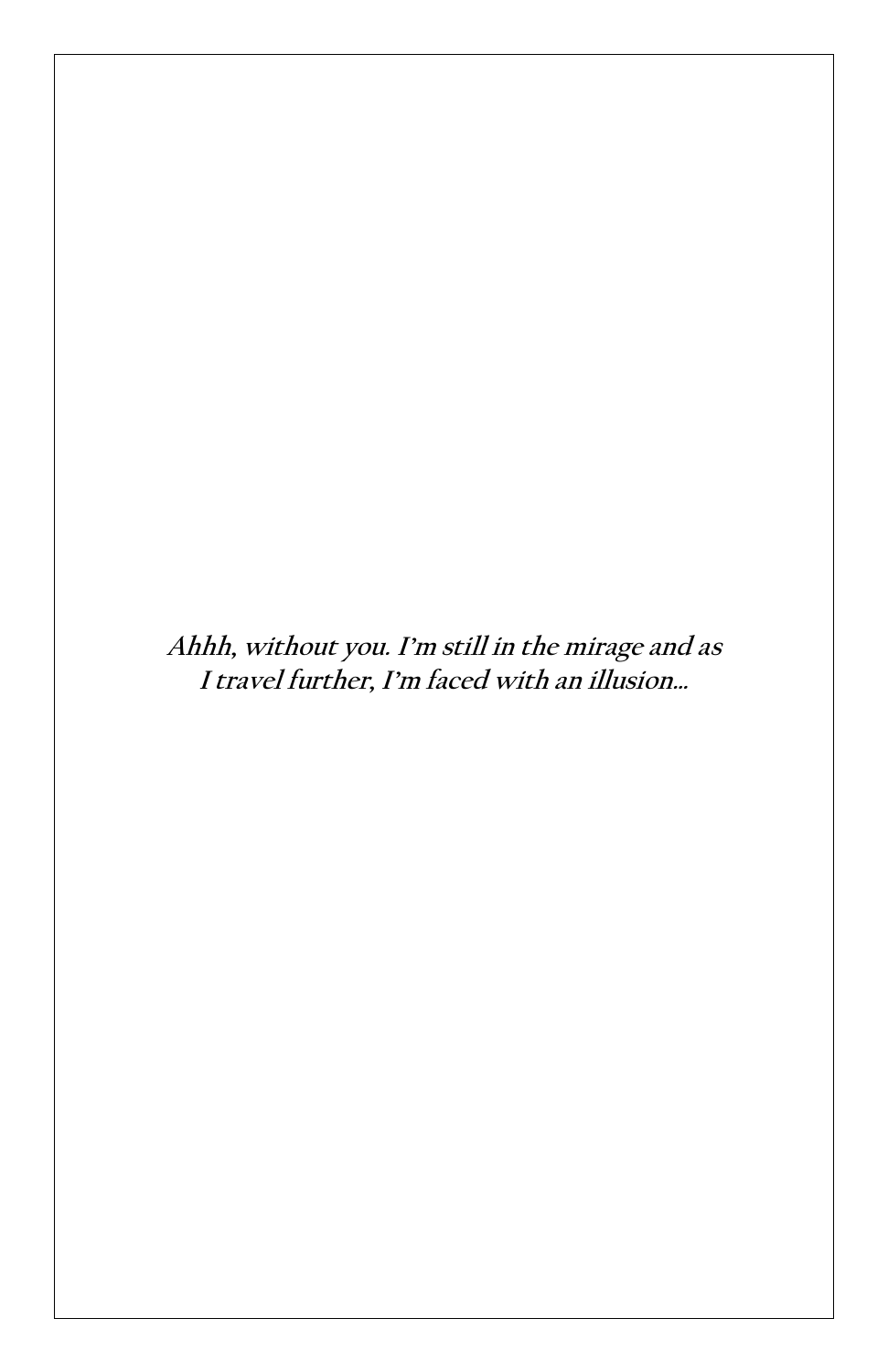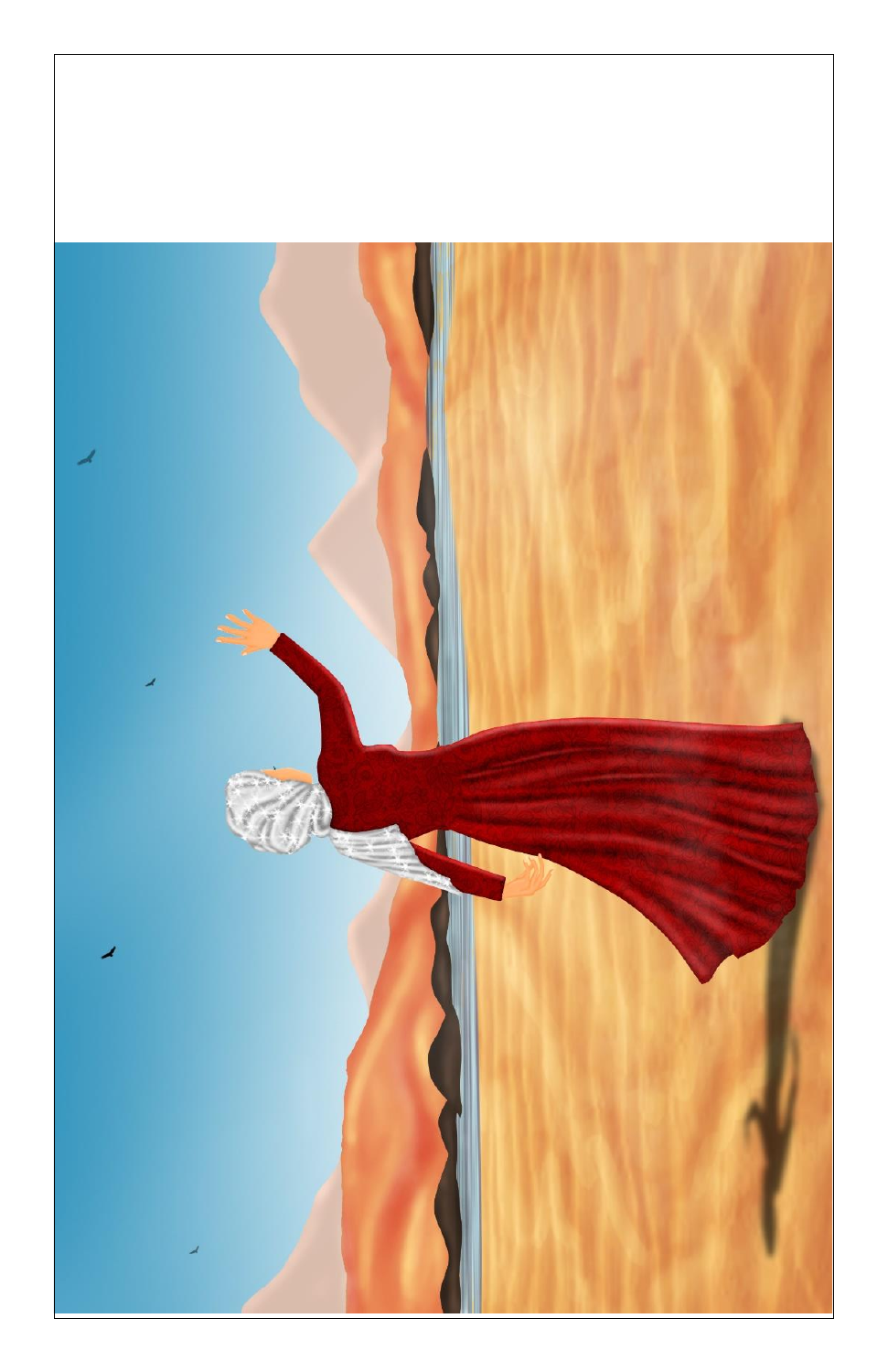## **Optical illusion**

The trick of the player plays well, I dwell deeper and deeper. The sensation of the high has a smell, beauty undefined; to be mine -

except

*what a lie.*

But how can it be a lie, I ask myself, when the player plays better this time. Catches my attention like the lonely moon waiting for its companion stars to shine, to complete its true beauty and to shed some light in this world.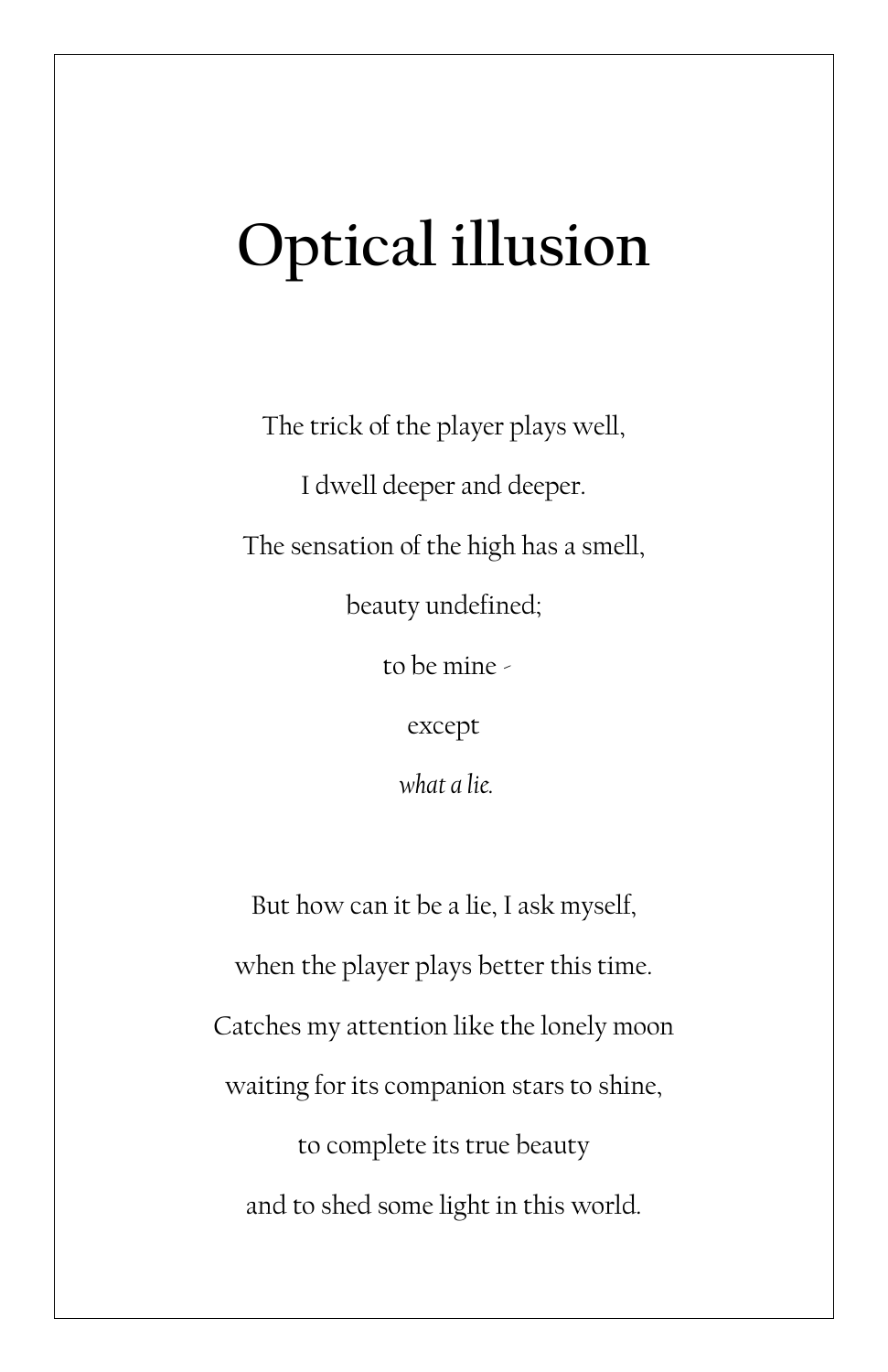Oh but the trick of the player plays too well,

well enough for me to despise its plays.

**While despising the illusions, join me in the realisation of the mirages in life and the tricks that play us with Curtailed and Temporary Shine…**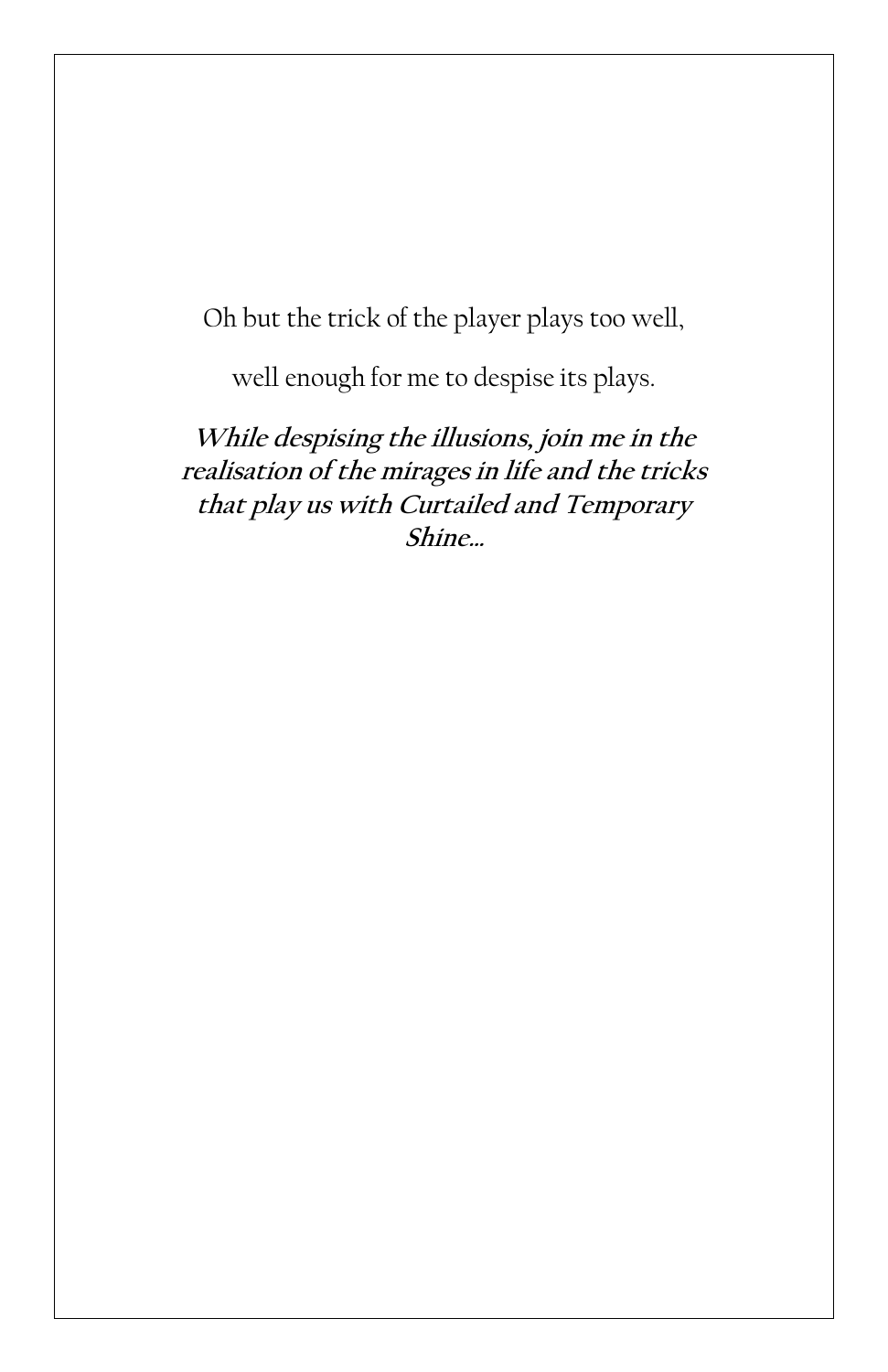#### **[Curtailed](https://www.facebook.com/notes/tahira-alia-rehman/curtailed/10150199719462272/)**

The one who lit my candle **is the one who blew it,**

I knew it, but never believed it until

I perceived it and fate revealed it.

The one who shook my dying hope **is the one who cut my own rope,**

I thought I'd reach to the top

even without having to climb.

I thought you'd take me before the mishaps caught up

**with my precious time.**

But instead you broke me,

so come now, it is time to fix me.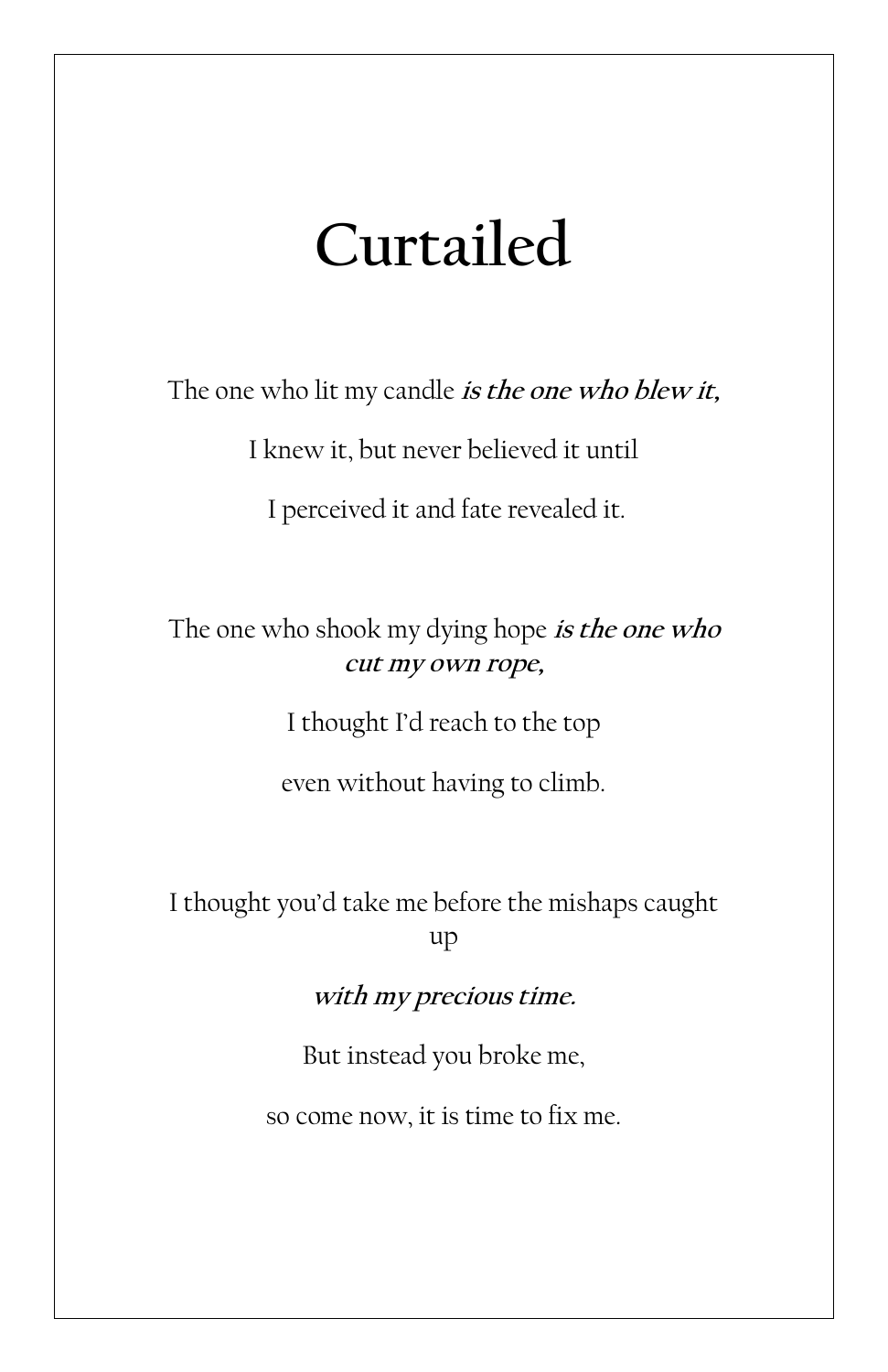**The one that breaks you can be one of many. It could be your own dreams, it could be a person, it could be your own hope, it could be your past. You decide.**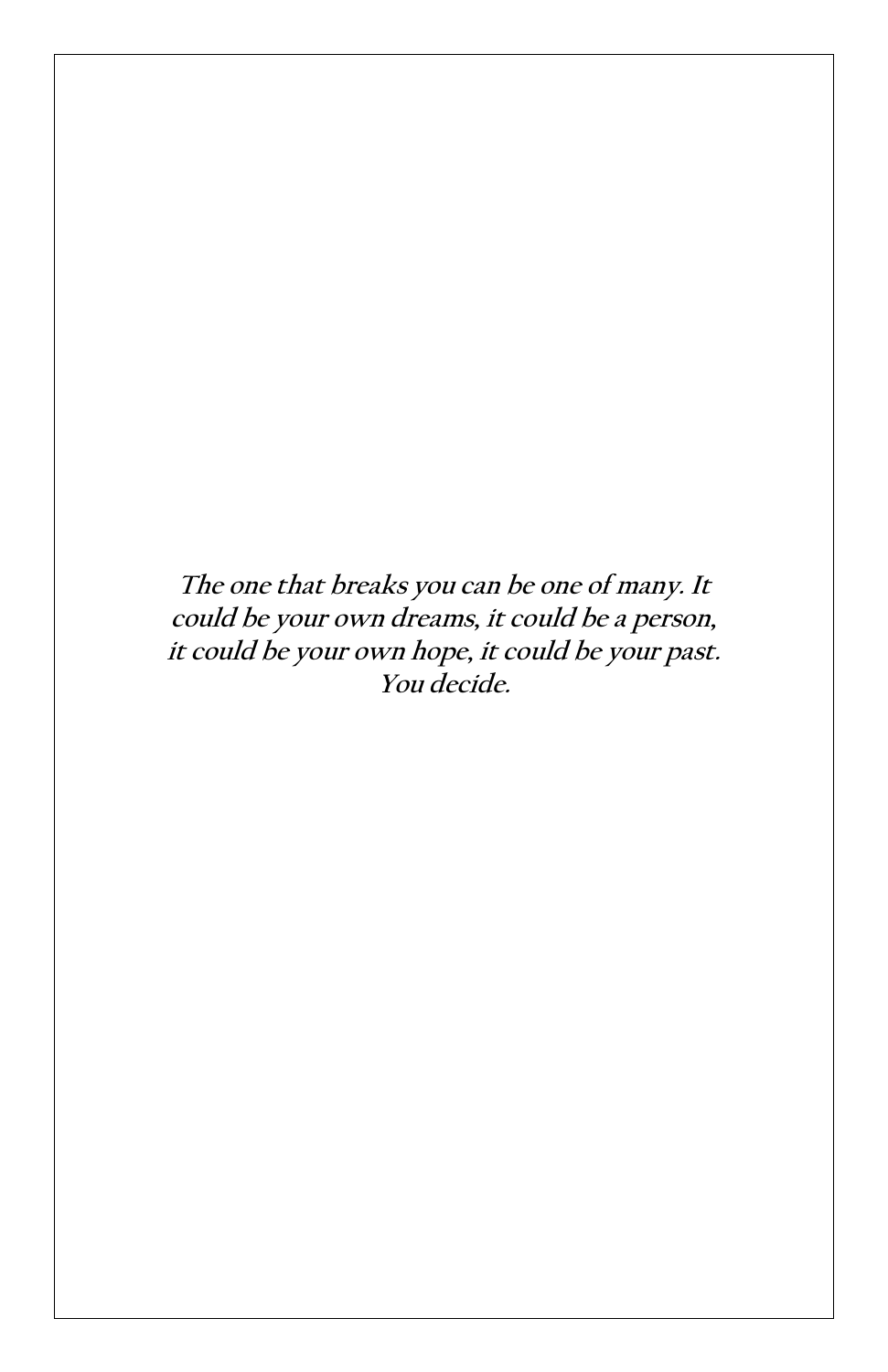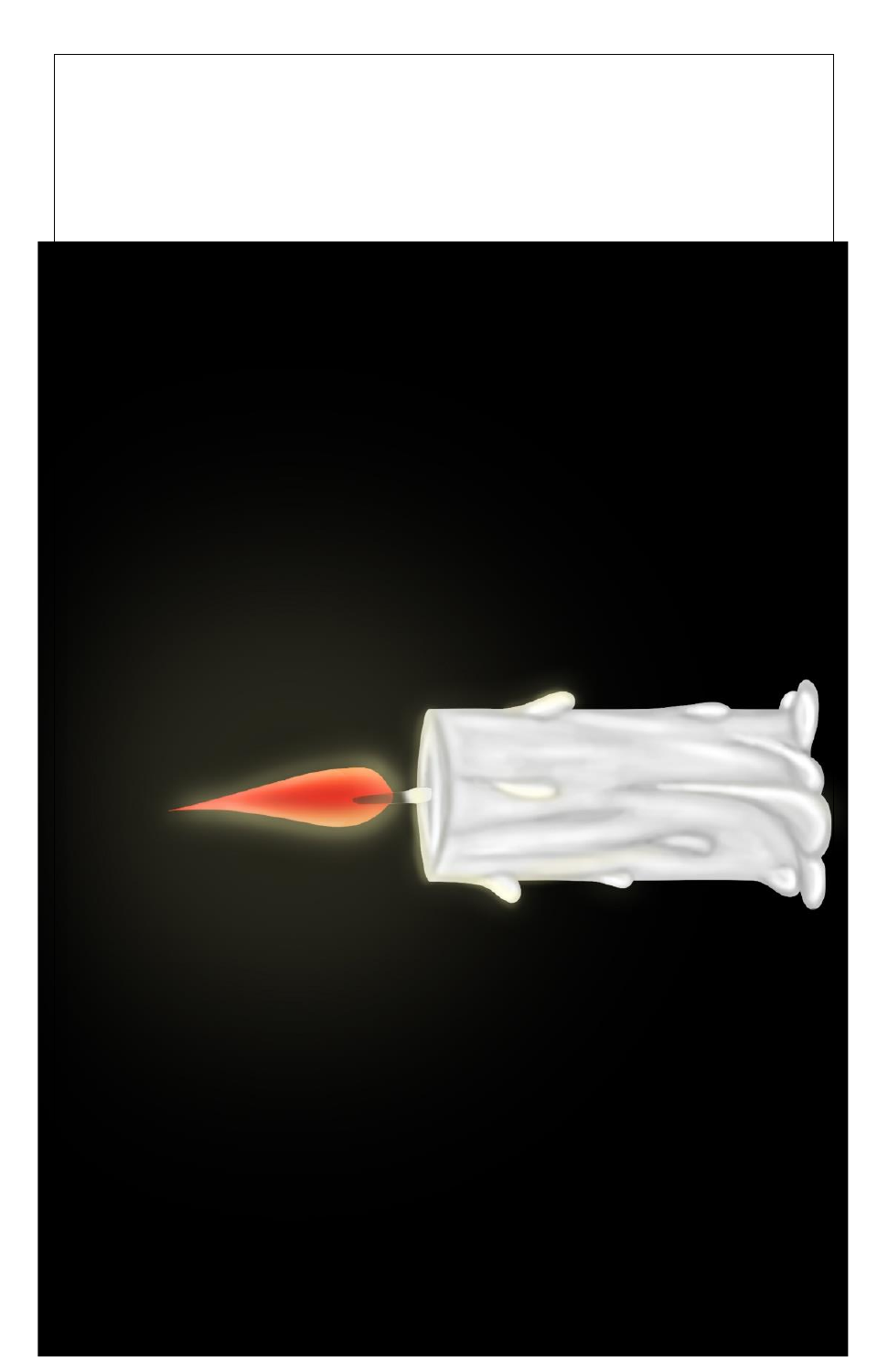# **[\\*Temporary Shine\\*](https://www.facebook.com/notes/tahira-alia-rehman/temporary-shine/83821897271/)**

*It scattered, like the imagination of rain towards the autumn leaves crunching the joy, it ate their life and their sound.*

> *It favoured me, like the plays of life today we are here*

*and tomorrow we are gone.*

*It held me, like the roots of soil to a plant*

*but then told me that it will let me go, that it may kill my petals like the prickles of a rose.*

> *It enlightened me, like the fire to the candle it then left me burnt, like the wax from the candle.*

*I tried not to hope beyond the limitation, yet the temporary shines fooled me.*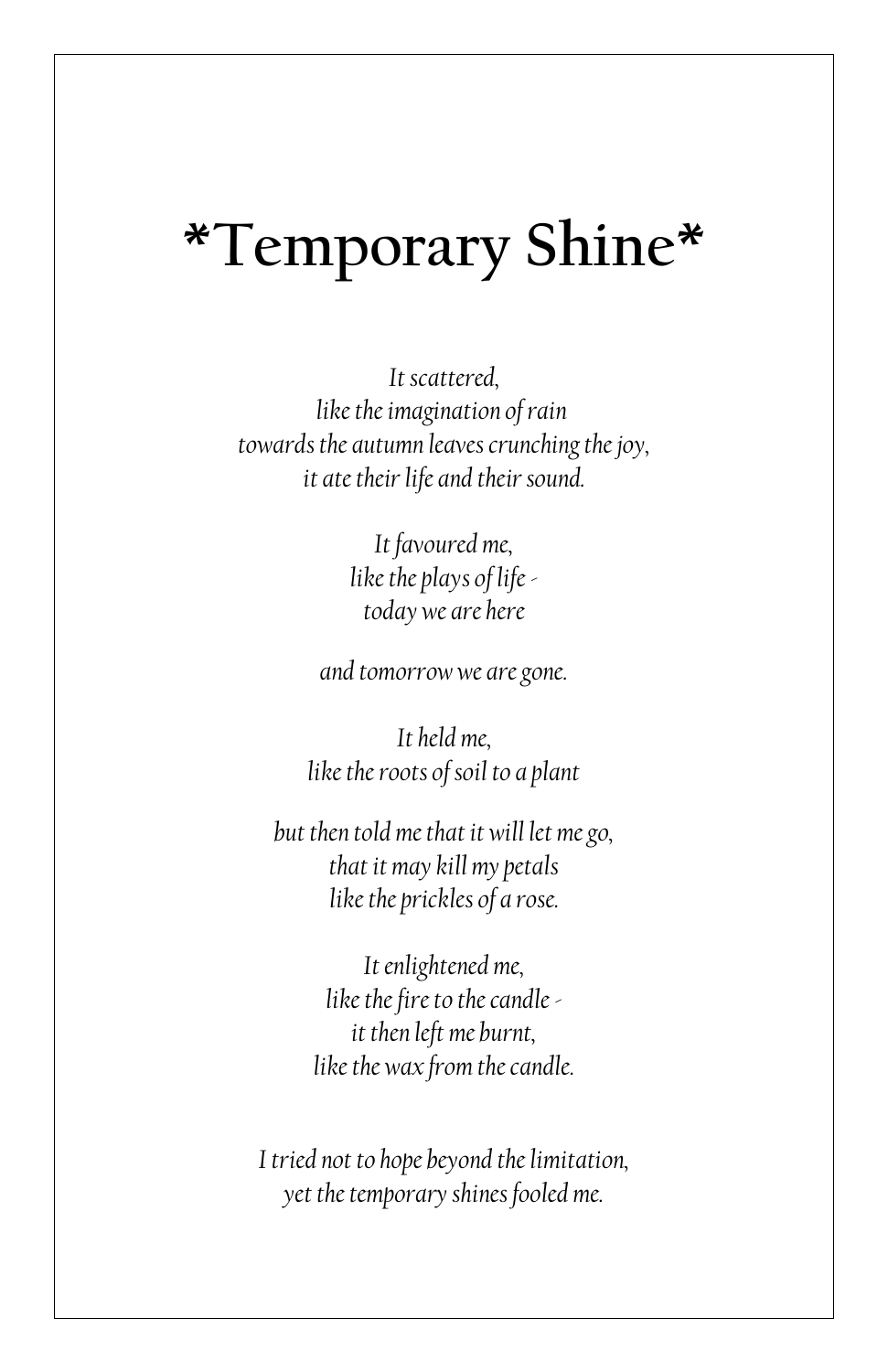**Did this poem remind of you of anything? Have you ever felt the mirages of life leave you with a realisation of their tricks? Or even further, have you ever felt empty, as if there was a hole inside of you. You try and fulfill it, but each time you try your heart ends up broken. Feel what I felt it with void, up next…**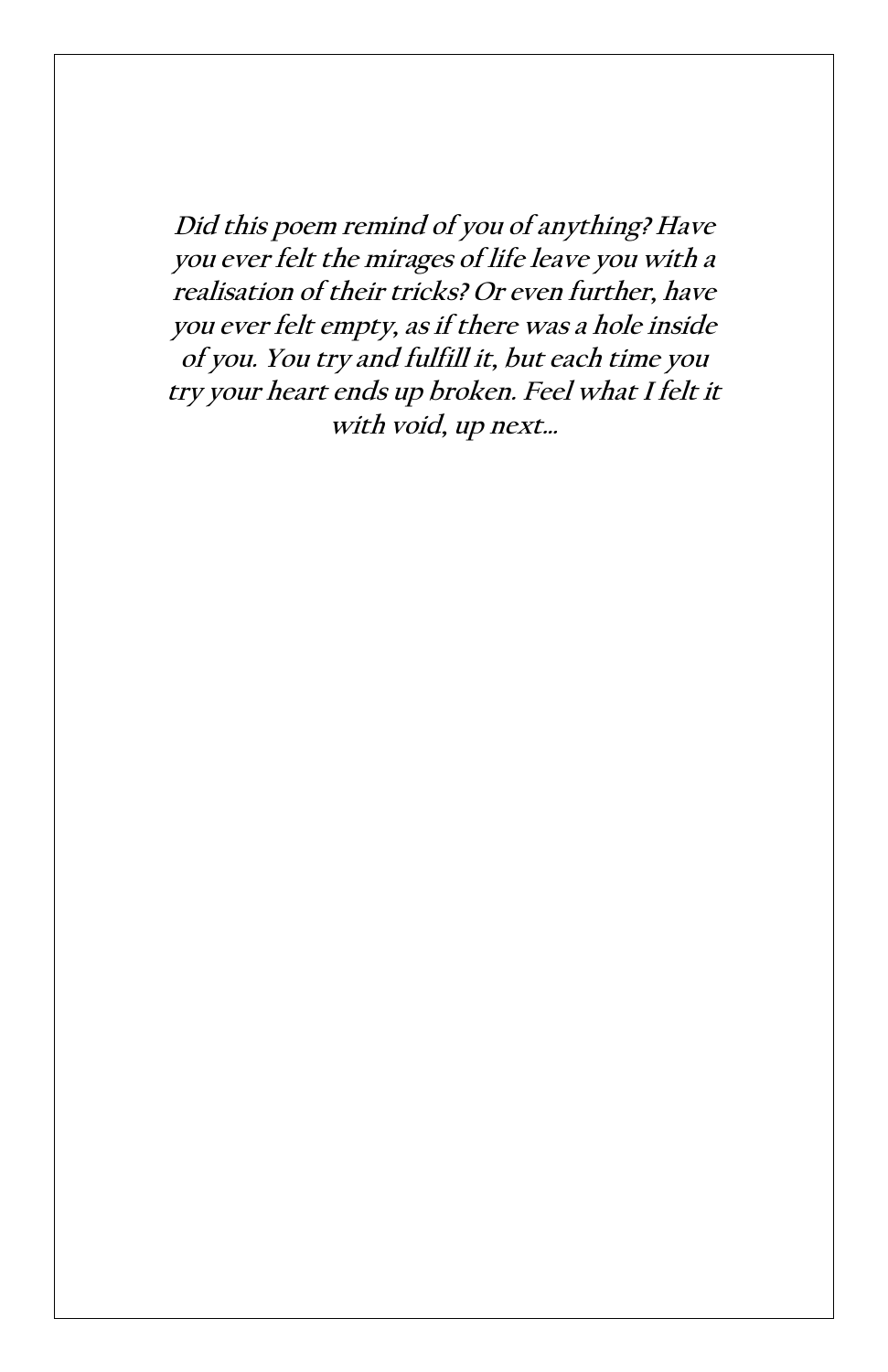## **Void**

This void,

poisonous in its effect.

I've tried

to silence it but I fell

deeper, deeper than I ever thought I would,

lonely, lonelier than a dead rose

left, left because her blossom died

and abandoned, abandoned because of the faith that she held.

This void,

empty, emptier than the desert

echoing, but nobody can hear.

Chasing like an angry bird after its laid eggs

protecting its nest.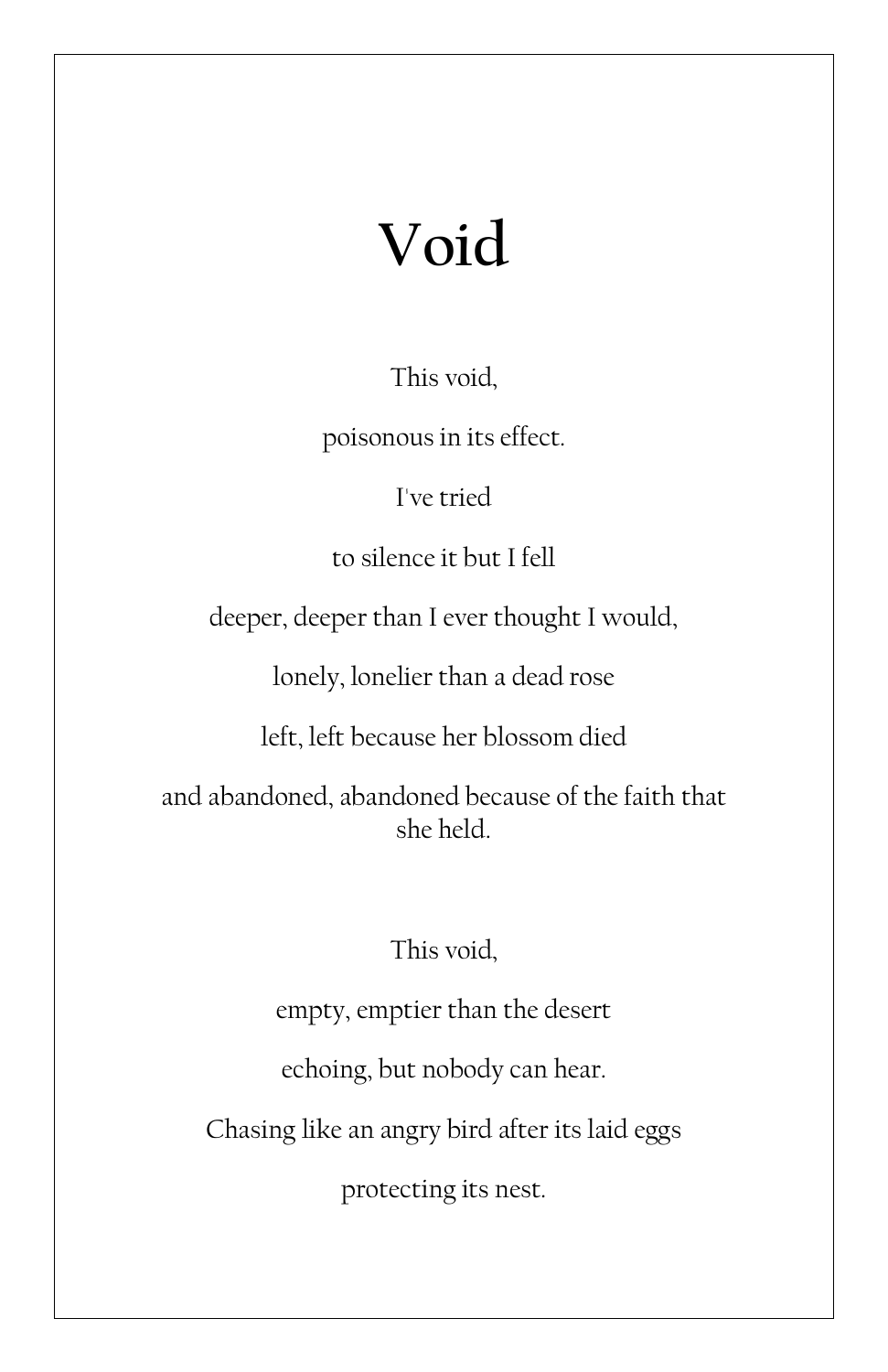I can't face it,

bravery doesn't exist right now,

I can't hate it

no matter how much I try.

I'm left, for the prickles to eat me -

somebody

please come and free me.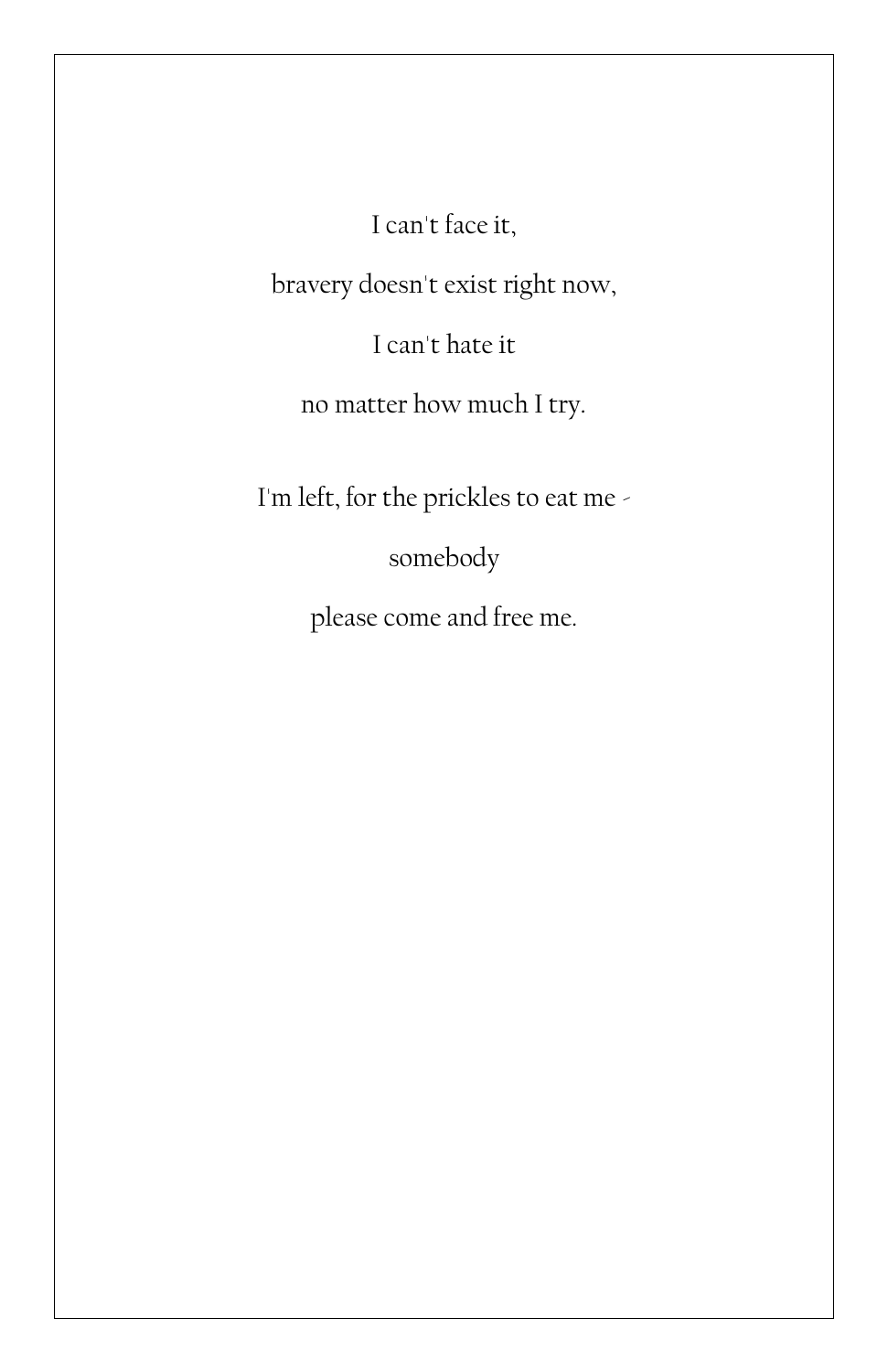Take a sip of reality with self-validation...